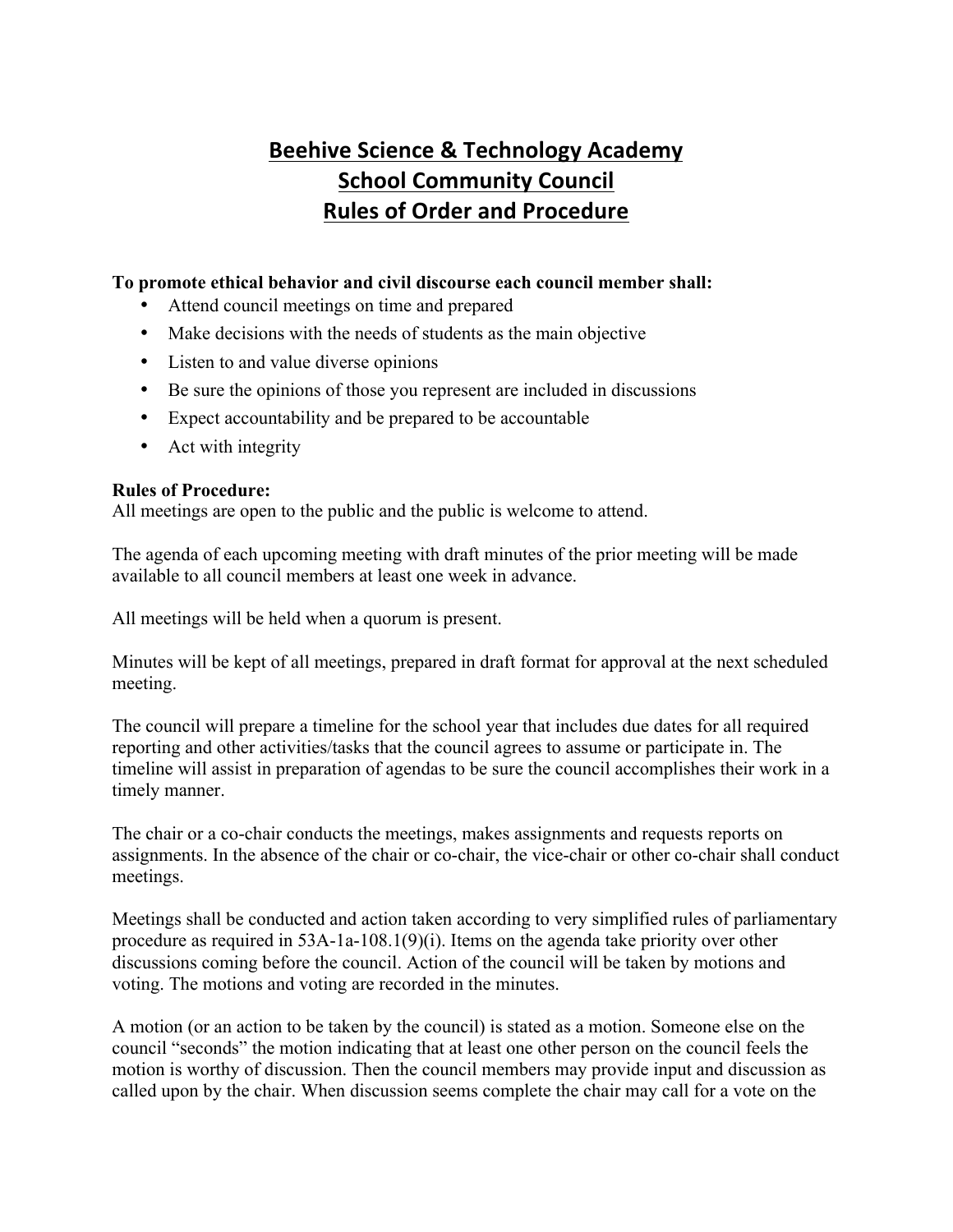motion. Or when a member of the council "calls the previous question" (a motion to end discussion of the first motion), a second is required and then, without discussion the chair calls for a vote that must pass by 2/3. If the vote on the previous question fails the council goes back to discussing the first motion. If the motion to call the previous question passes, the chair directly calls for a vote on the first motion. A vote to call the previous question is usually used to move business along.

Attached is a chart that could be used if the council feels they would like to use additional motions of Parliamentary Procedure in their meetings.

| <b>MOTION</b>        | <b>DOESIT</b><br><b>REQUIRE</b><br>A 2ND? | <b>ISIT</b><br><b>DEBATAB</b><br>LE? | <b>CAN IT BE</b><br><b>AMENDED</b><br>? | <b>IS A VOTE</b><br><b>REQUIRE</b><br>D |
|----------------------|-------------------------------------------|--------------------------------------|-----------------------------------------|-----------------------------------------|
| Adjourn              | yes                                       | no                                   | no                                      | majority                                |
| Amend a<br>motion    | yes                                       | yes                                  | yes                                     | majority                                |
| Close<br>nominations | yes                                       | no                                   | yes                                     | 2/3                                     |
| Main motion          | yes                                       | yes                                  | yes                                     | majority                                |
| Point of<br>Order    | no                                        | no                                   | no                                      | ruled on by<br>chair                    |
| Previous<br>Question | yes                                       | no                                   | no                                      | 2/3                                     |
| Reconsider           | yes                                       | yes                                  | no                                      | majority                                |

## **Simple Motions of Parliamentary Procedure**